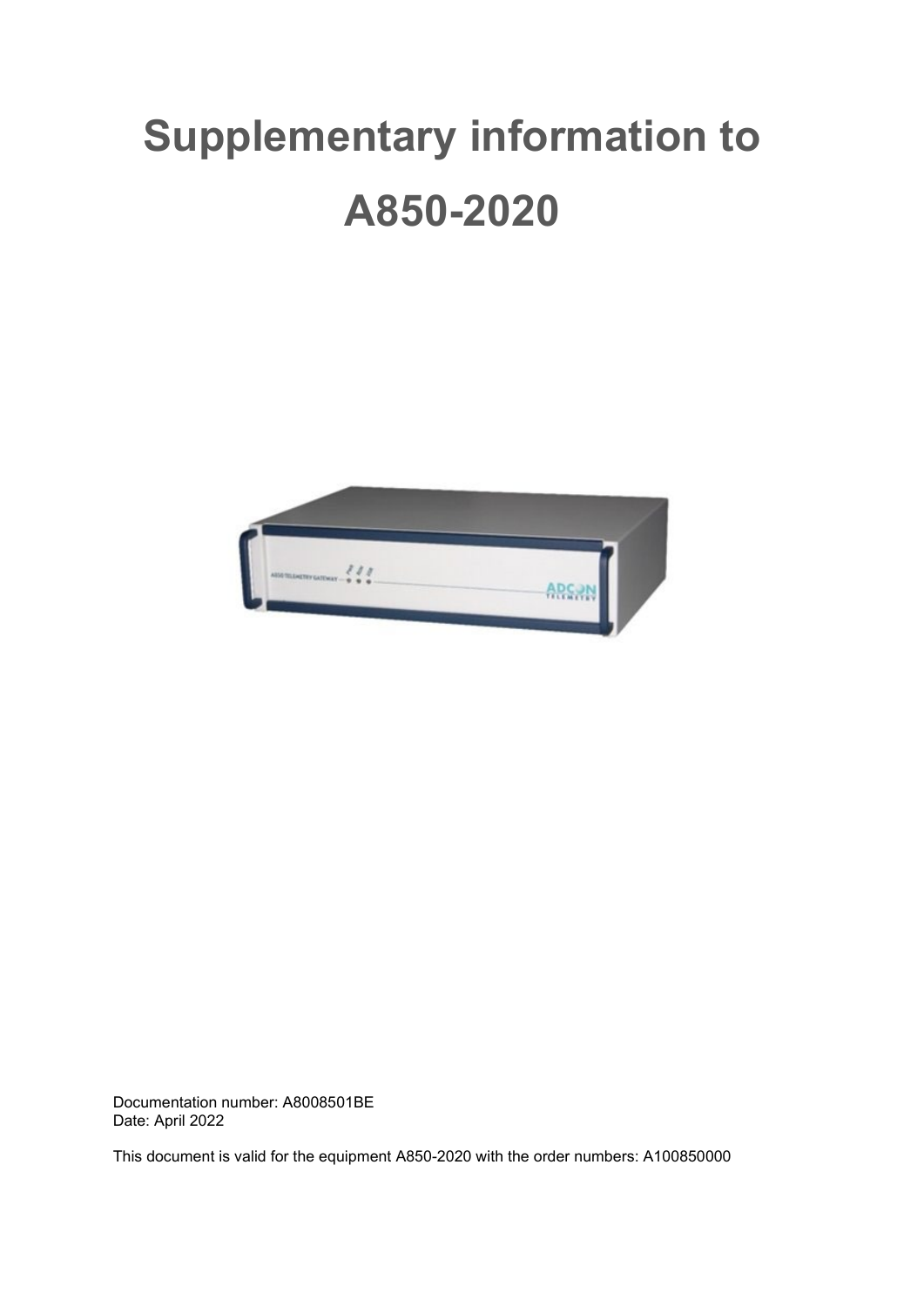# **Contents**

| 1 |     |                                                                                          |  |
|---|-----|------------------------------------------------------------------------------------------|--|
| 2 |     |                                                                                          |  |
| 3 |     |                                                                                          |  |
| 4 |     |                                                                                          |  |
| 5 |     |                                                                                          |  |
| 6 |     |                                                                                          |  |
|   | 6.1 |                                                                                          |  |
|   | 6.2 |                                                                                          |  |
|   | 6.3 |                                                                                          |  |
|   | 6.4 |                                                                                          |  |
|   | 6.5 |                                                                                          |  |
|   | 6.6 |                                                                                          |  |
|   | 6.7 |                                                                                          |  |
|   | 6.8 |                                                                                          |  |
|   | 6.9 |                                                                                          |  |
|   |     |                                                                                          |  |
|   |     | 6.11 How-to reset the A850 to factory default, delete configuration, delete database? 13 |  |

# **Manufacturer**

OTT HydroMet GmbH Ludwigstraße 16 87437 Kempten, Germany

#### **Copyright**

#### © 2022

This document is protected by copyright. No part of may be reproduced in any form (photograph, photocopy, microfilm or any other method) or processed, duplicated or distributed using electronic systems without the written permission of OTT HydroMet GmbH. Violations will be prosecuted. The document was prepared with due care. No liability is assumed for damages resulting from failure to observe the information contained in the manual.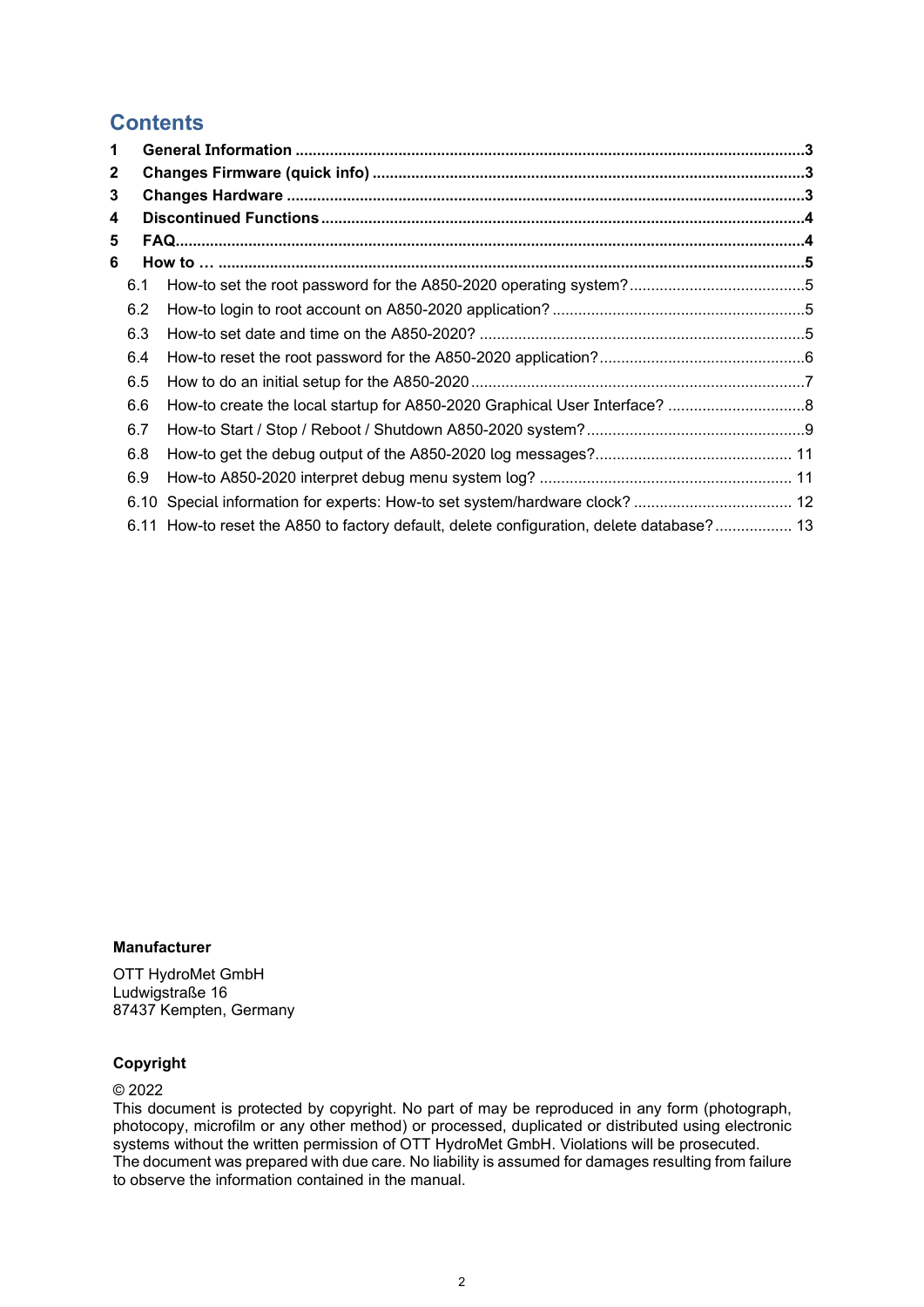# <span id="page-2-0"></span>**1 General Information**



**This document provides supplementary information for setting up the new A850-2020.** 

**It is written in a style of a HowTo to answer specific questions to setup the system.**

**It is not replacing the operating manual which is part of the equipment.** 

**This information are also available on our [wiki web-page.](http://wiki.adcon-support.at/index.php?title=A850-2020)**

# <span id="page-2-1"></span>**2 Changes Firmware (quick info)**

- HTTPS is automatically enabled after startup
- HTTP Port is disabled at the first startup, can be activated and port set in the Operating configuration
- Supports OPEN JAVA (Amazon Corretto)
- Launch Configurator is changed to download local startup with bundled Open Java (Amazon Corretto) or Java 8 (local startup batch file required - Please check the "How-to" information)
- Log is continuously in debug mode
- The root login for the command line interface (Console or SSH) is separated from the root login for A850 Configurator
- The upgrade does not require a reboot, reboot button is changed to upgrade button, wait for response and success message
- The GUI can import a complete A76x local downloaded file into the A850-2020
- Automatic daily backup of the configuration, 10-day history (can be found in the directory **/mnt/sd/backup/confman**)
- The SSH is automatically started on port 22 to allow to connect via any SSH connection

# <span id="page-2-2"></span>**3 Changes Hardware**

- Higher performance (see manual)
- Increase of RAM and Disk (see manual, 16 GB instead of 1 GB)
- Increase of data storage (768 Files instead of 168)
- Only 1 USB port
- Serial modem Connector is removed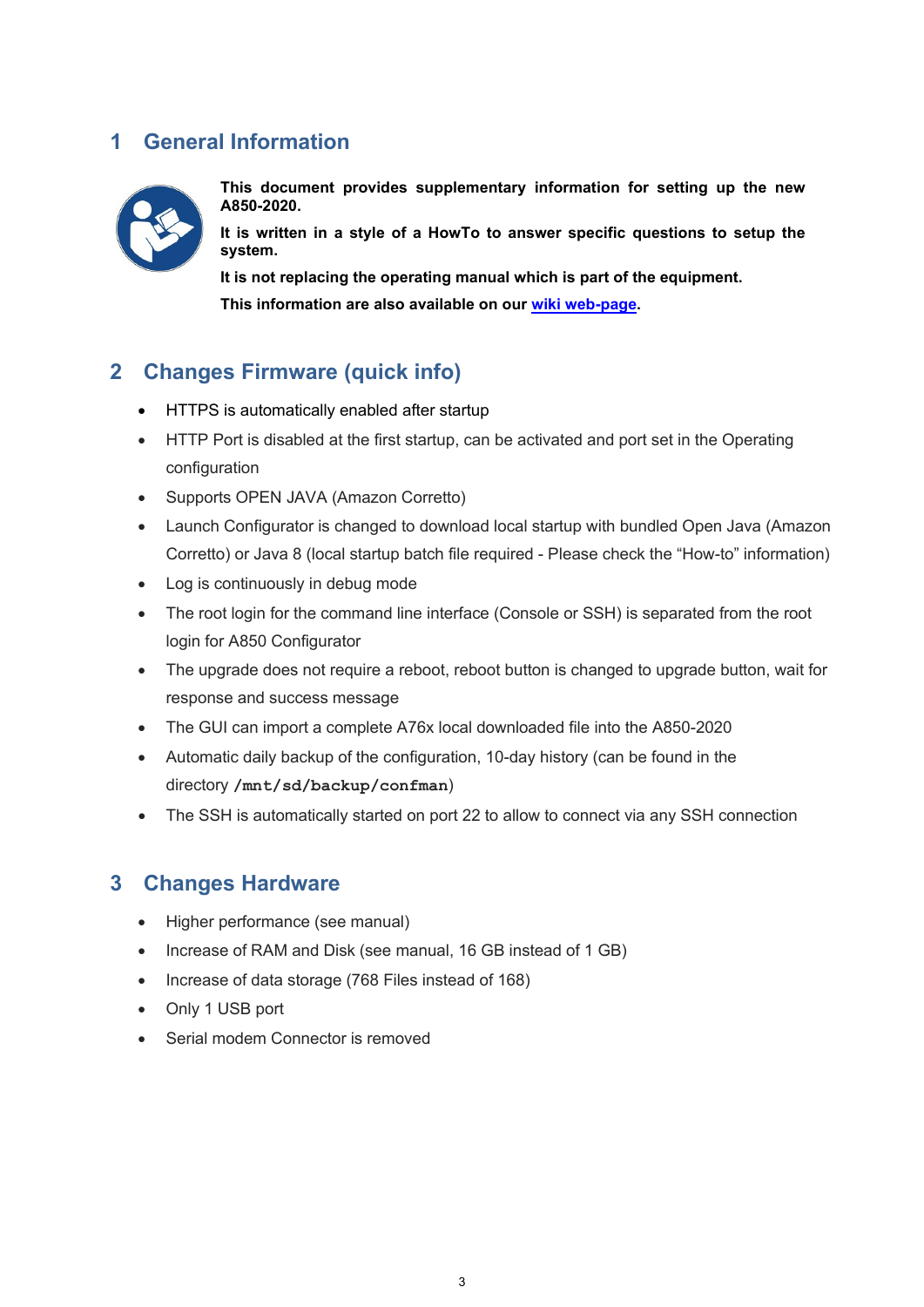# <span id="page-3-0"></span>**4 Discontinued Functions**

- Mobile applications
- FTP
- Telnet
- PPP Dialup
- SSH Tunnel Service
- GSM RTU dial up
- IP connection via serial connection
- DynDns

# <span id="page-3-1"></span>**5 FAQ**

# **5.1 How much data can be stored at the A850-2020?**

# **General Info**

The amount of data stored on the Micro SD-Card depends on the settings for the database parameter Database Interval and Database Values.

On the Micro SD-Card are 672 data containers. The A850-2020 is storing the data into these containers based on the parameter for interval and values. If the collected data in the temporary memory, which is stored in the RAM, reaches either the limit of the interval or the maximum number of data points the data will be flushed/moved into one of the containers on the Micro SD-Card.

If max size of one database container is about 1.6 MB. This would be  $\sim$  1.1 GB in total for 672 containers on the Micro SD-Card.

At a setting of 14400 seconds of the database interval (storing the data every hour from the RAM to the Micro SD-Card), the A850-2020 can hold 28 days of data.

# **Database values**

- 10000 values are ~ 128 KB of data on the MicroSD card
- 20000 values are ~ 255 KB of data on the MicroSD card
- 240000 values are ~1524 KB of data on the MicroSD card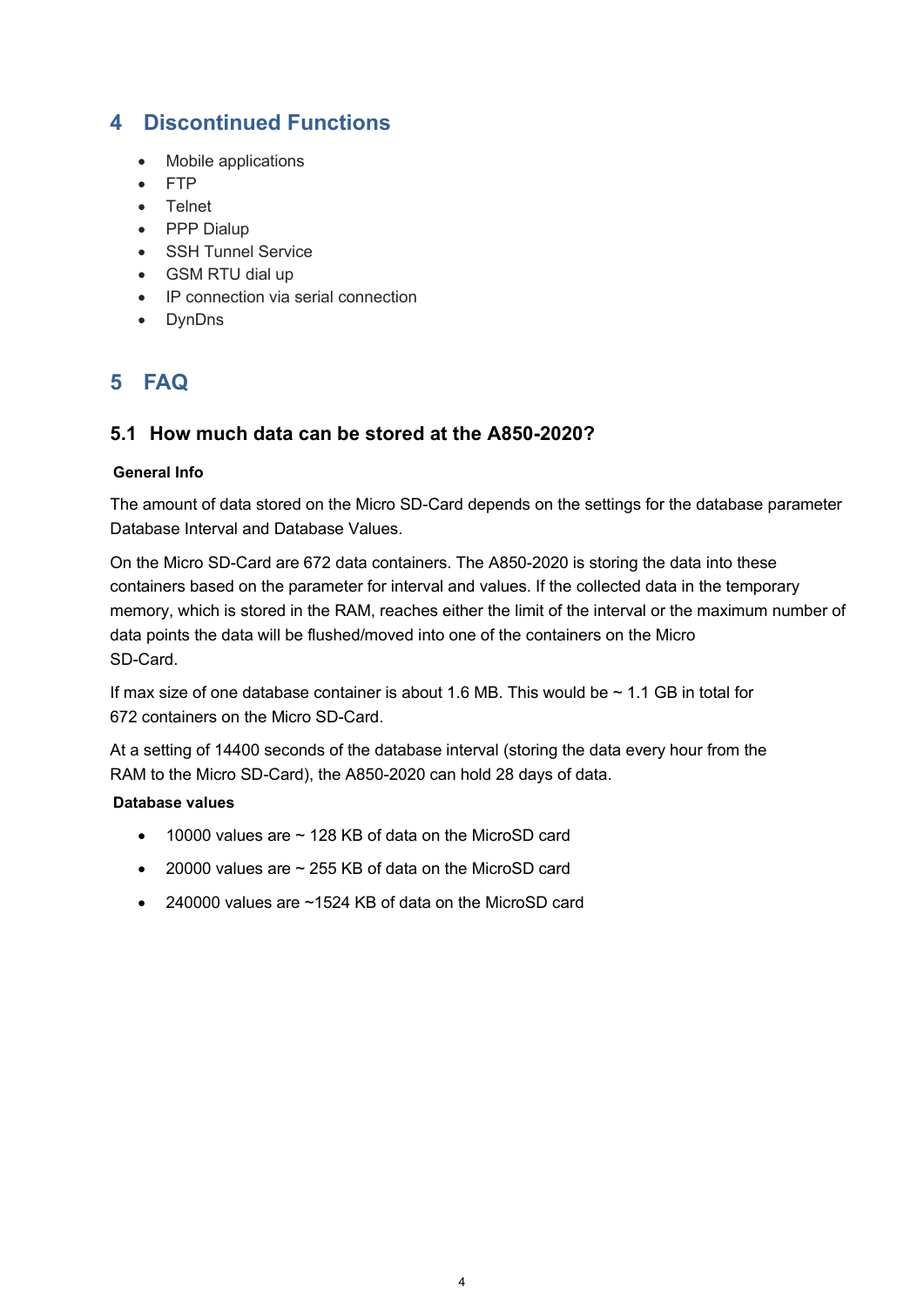# <span id="page-4-0"></span>**6 How to …**

# <span id="page-4-1"></span>**6.1 How-to set the root password for the A850-2020 operating system?**

**Caution:** Please save the root password for the operating system on a secure location. This root password cannot be reset easily.

# **6.1.1 General information about the root password**

The root password for the operating system (OS) is required for all kind of system connections such as terminal connection (SSH or serial), WinSCP.

# <span id="page-4-4"></span>**6.1.2 How-to set the root password**

The login for terminal connection such as serial console or SSH and WinSCP is root. The default password is root.

Please change the password for root and keep the information on a known good location.

To change the root password:

- 1. Login via the serial console interface or SSH.
- 2. Change to the OS.
- 3. Use the command **/usr/bin/passwd** and follow the instruction.
- 4. The system password for root is now set.
- **INFO**: This does not change the password for root of your A850-2020 application configuration. To change the password for root of the configuration use the A850-2020 GUI. If you forgot the root password for the A850 application, use the information from here: Reset root password for the A850 application
- 5. Use the command **exit** and disconnect.

# <span id="page-4-2"></span>**6.2 How-to login to root account on A850-2020 application?**

- The default login for the A850-2020 configuration is "root" and the password is "root".
- The system login for the command line interface (Console, operating system) is "root" and the password is "root".

# <span id="page-4-3"></span>**6.3 How-to set date and time on the A850-2020?**

# **6.3.1 General Info and Recommendation**

# **NTP**

We recommend enabling the NTP (Network Time Protocol) function. Your IT might help you to find the correct NTP server for your network.

Alternatively, you might want to use the NTP Serves from [www.ntppool.org](https://www.ntppool.org/)

# **RTC**

The A850-2020 comes with a build in RTC (Real time clock). This allows the system to start up even if the NTP server is not available (due to a network outage)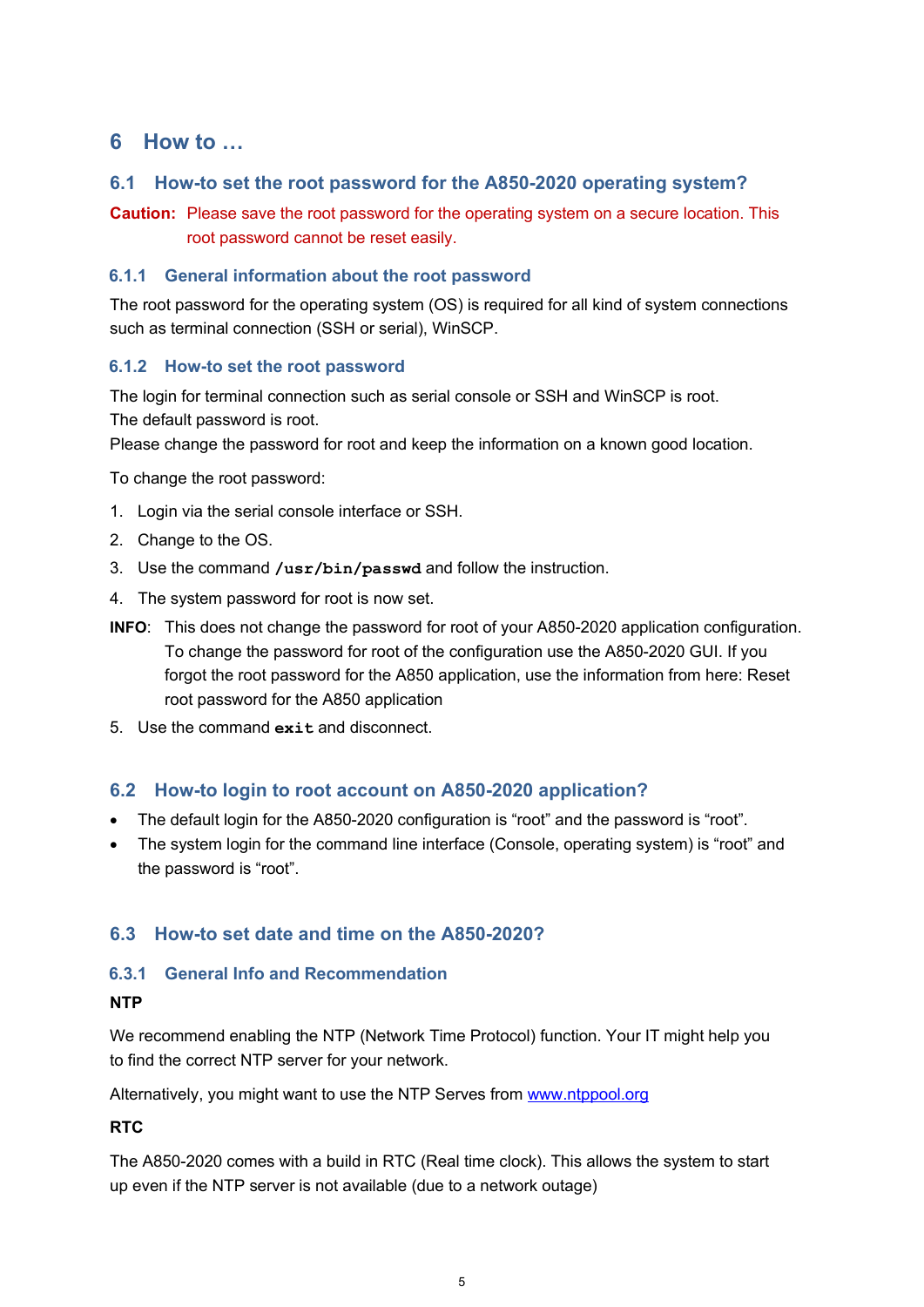**NOTE**: It's the A850 which is responsible to synchronize the time, the RTC only helps on the startup and does not synchronize on its own.

**Caution:** Be careful on changing the date and time through the interface. This will also have an impact on RTUs in field.

#### **6.3.2 Set the time via serial interface:**

- 1. Login via the console or SSH connection (user root)
- 2. Use the enter key to change to the menu
- 3. At the main menu choose "T" for Set date and time
- 4. Choose your time zone, format is Continent/City (e.g. "Europe/Vienna"). If you do not know the time zone, delete the time zone with backspace and hit the "TAB" button. To filter, type he first letter (or more) and use the "TAB" button.
- 5. Use the enter key to save the changes.
- 6. Adapt the date and time.
- 7. Use the enter key to confirm the changes.
- 8. You might also now sync the Hardware clock by changing into the operating system and use the command **hwclock --systohc**
- 9. Done, now you might check the date and time using the command **date**

#### <span id="page-5-0"></span>**6.4 How-to reset the root password for the A850-2020 application?**

**NOTE**: This information is for reset the root password for the A850 application. This action requires the root password for the A850 Operating System.

To reset the root password for the A850-2020 application (Adcon RTU Network configuration):

- 1. Setup the terminal connection via SSH or serial communication (serial connection with 115200 baud rate).
- 2. Login with root (INFO: this is the root account for the Operating System).
- 3. Change to the operating system.
- 4. Stop the A850-2020 application with the command **systemctl stop oag2**
- 5. Wait till the application is stopped, the terminal output will show **#**.
- 6. Enter the command
	- **passwd**

and follow the instruction to reset the password for the A850 configuration.

7. Start the A850-2020 application with the command **systemctl start oag2**

#### **FAQ**

Q: The start of the A850-2020 shows an error message and does not start

A: Please try to use the command reboot. If the A850-2020 application still does not startup, contact the support team.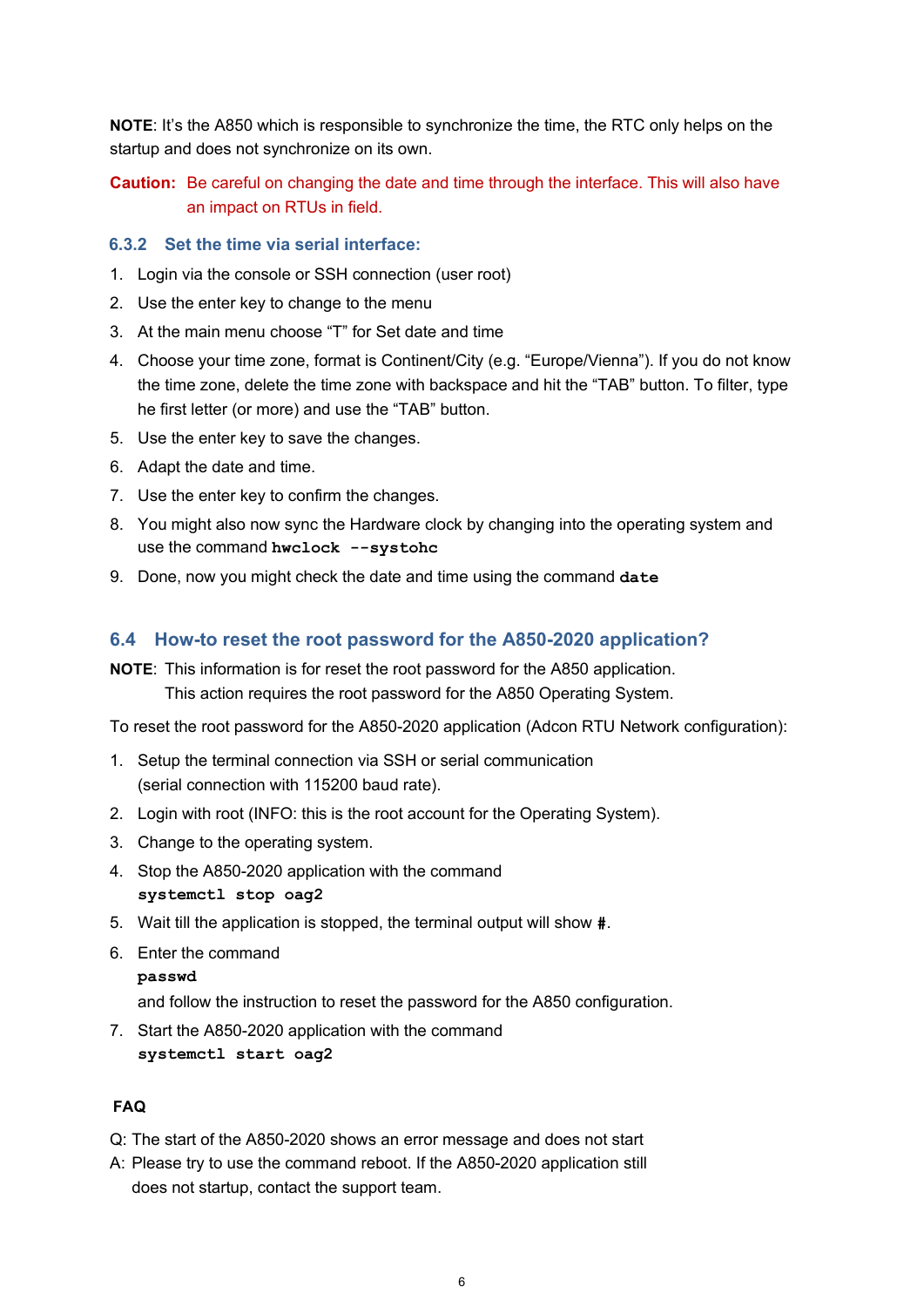# <span id="page-6-0"></span>**6.5 How to do an initial setup for the A850-2020**

#### **6.5.1 General Information about the setup**

- Default IP-Address is 192.168.1.1.
- Default communication Protocol is HTTPS (self-signed) [https://192.168.1.1](https://192.168.1.1/)
- SSH connection is enabled on port 22.
- No other ports enabled.
- Serial Console connection is same as for A850,
	- $-$  baud rate 115200
	- ‒ data 8 bit
	- ‒ parity none
	- ‒ stop 1 bit
	- ‒ flow control none.
- Terminal settings CR for send and receive.
- Necessary Software
	- ‒ Internet Browser
		- ‒ Java 1.8 or alternative Open Java (Amazon Corretto 8).

#### **6.5.2 Recommended Software**

- Browser, Mozilla Firefox or Google Chrome
- Java, Java 1.8 or Amazon Corretto 8
- A850 local startup (see 6.5)
- Terminal Software, "TeraTerm" or "PUTTY" (Tools Software)
- Secure Copy, WinSCP
- Command line download, WGET

**NOTE**: You might use portable versions, these are easier to be transferred to other computer systems and can be installed on an USB stick.

#### **6.5.3 Necessary Hardware**

- Serial communication cable, cable and USB to serial converter comes with the shipment, please check.
- Network cable, a short patch cable comes with the shipment, please check.

#### **6.5.4 Initial Startup of A850-2020 operating system**

**NOTE**: You might skip this, but do not forget to do it.

# **NOTE**: The default configuration of the A850-2020 starts as a DHCP Server at [https://192.168.1.1](https://192.168.1.1/) **Keep in mind if connecting the A850 to the LAN!**

- 1. Establish a Terminal connection via serial or SSH connection.
- 2. For the SSH connection you can connect directly to the network interface.
- 3. Power the A850-2020 and check the terminal output, wait for the login information.
- 4. Login with the user root, the default password is root.
- 5. Set the root password for the operating system (see [6.1.2](#page-4-4)).
- 6. Done, no further action necessary.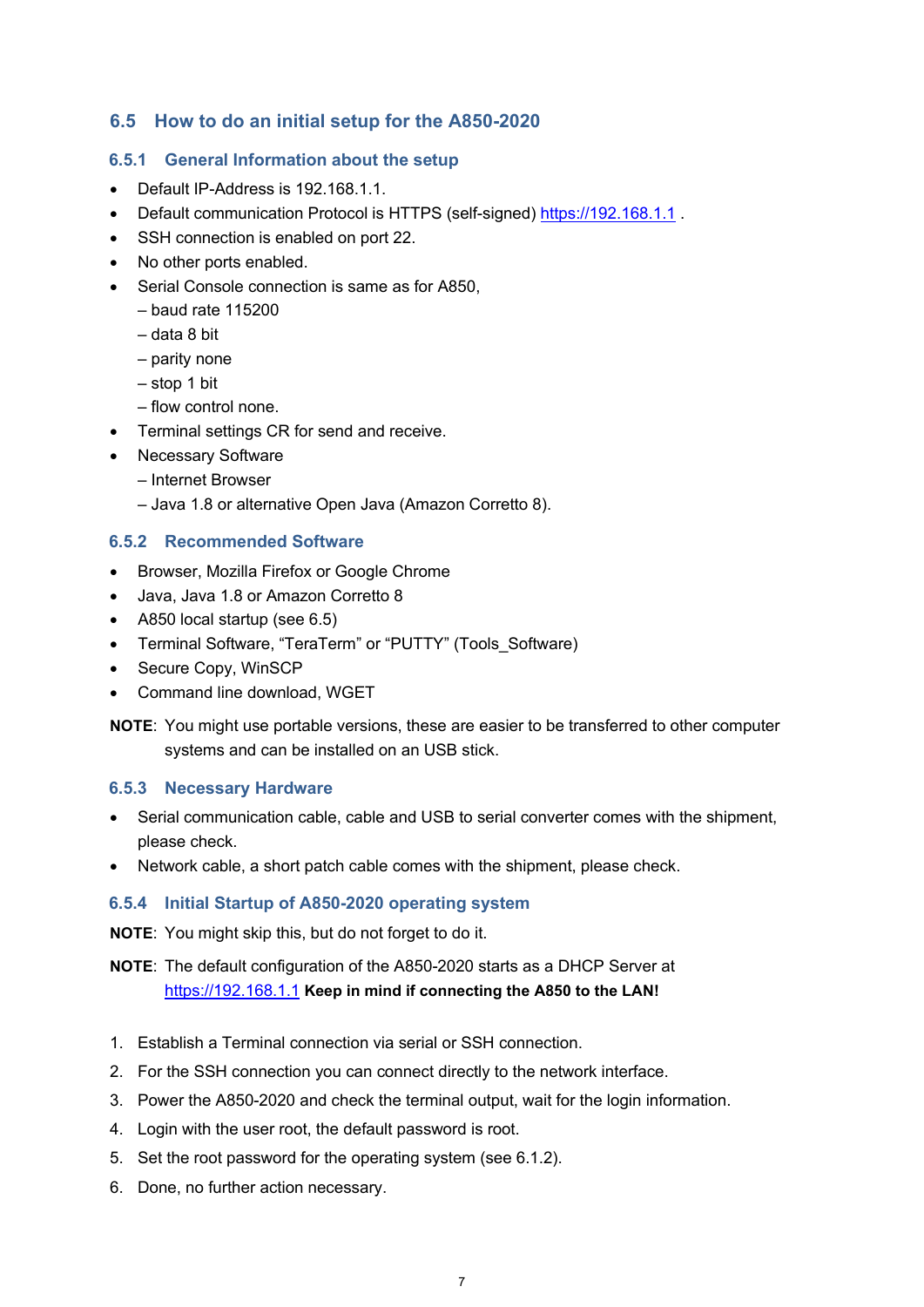# **6.5.5 Adcon Telemetry Gateway A850-2020 application setup**

- **NOTE**: The default configuration of the A850-2020 starts as a DHCP Server at [https://192.168.1.1](https://192.168.1.1/) **Keep in mind if connecting the A850 to the LAN!**
- **NOTE**: The A850-2020 application oag2 is compatible to the A850 Adcon Telemetry Gateway, all documents for the graphical user interface of the A850 are still valid
- 1. After the A850-2020 is started, the A850-2020 acts as an DHCP Server on [https://192.168.1.1](https://192.168.1.1/)
- 2. Setup the local startup for the graphical user interface of the A850-2020 application "oag2 (see [6.6](#page-7-0)).
- 3. At the login dialog box login in with the default login details for root (password is root).
- 4. Lock the configuration.
- 5. Change into the TAB Users and change the password for root.
- 6. Create additional administrative user(s) for your regular work on the Adcon Telemetry Network and co-workers and "addUPI" application (addVANTAGE-Pro).
- 7. Save the configuration.
	- Change to the TAB Operating System and adapt the parameter, for the ports of the "https/http/SSH" you might contact your local IT for further support.
		- o Database Interval (3600 to 86400), you might change to 3600 since the A850- 2020 supports up to 672 database containers (= 28 Days data storage)
		- o Database Values (10000 to 240000), you might change to 240000
		- o HTTPS
		- o HTTP
		- o SSH
- 8. Change to the Tab Networking and except the parameter for the network, you might contact your local IT for further support.
- 9. You can now save the configuration and change the network connection but keep in mind that you might have to restart the A850-2020 due to changes in IP and port.

# <span id="page-7-0"></span>**6.6 How-to create the local startup for A850-2020 Graphical User Interface?**

# **6.6.1 General Information**

The configuration of the A850-2020 can only be started with the local GUI startup. It supports JAVA, Amazon Corretto or the bundled version of Amazon Corretto.

# **6.6.2 Create the local GUI startup using the download from A850-2020**

# **Local GUI startup with installed Java or Amazon Corretto**

**Note**: To get to the gateways welcome page the A850 2020 starts with the default IP address 192.168.1.1 on the HTTPS port (443) if you have not changed the settings.

**Note**: You can create a script file(.bat) when you right click on any empty field/directory > New > Text document. You need to rename the .txt file and replace the ending ".txt" with ".bat" (example: A850start.bat).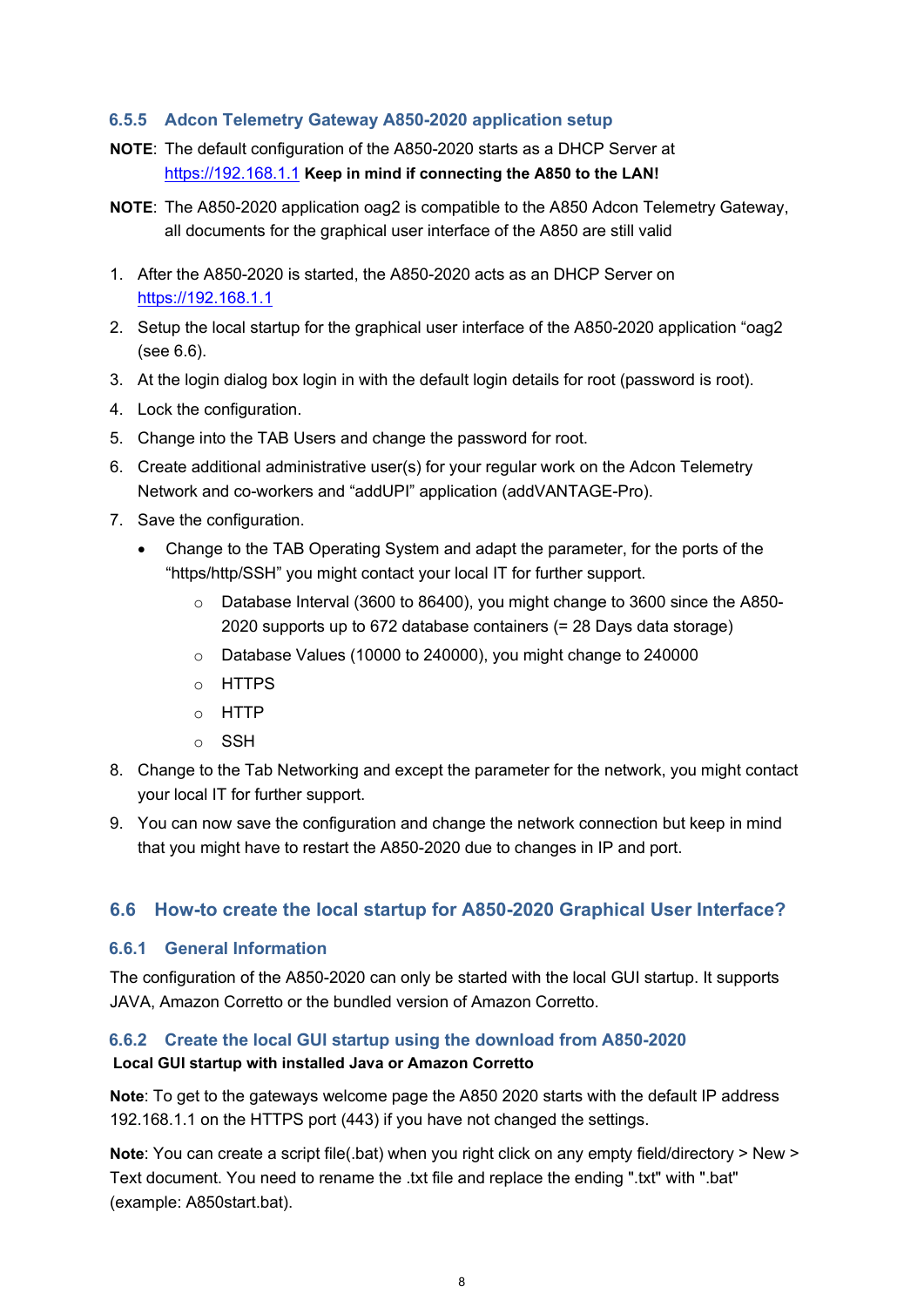- 1. Click on the Download Configurator button on the Welcome page of the A850.
- 2. Save the file.
- 3. Unzip the file.
- 4. Move or copy the content of **oag2config\_0.0.1-1\var\www\java** to a more useful folder (e.g. "C:\adconapps\A850").
- 5. Create a script file (e.g. "a850gui.bat") and use the line **java -jar a850gui.jar -host:0.0.0.0 -port:80** and replace the host and port to match with your A850 settings and save the file.
- 6. Copy the script file to the directory "oag2config\_0.0.1-1\var\www\java" from here you need to start the .bat file you have created to startup the A850 configurator.
- 7. You can now start the GUI with a double click on the script file.
- 8. When you are at the login window of the gateway please choose the correct Host protocol HTTP or HTTPS(in case you are using port 443 which is also set by default).
- 9. Login to the gateway with your credentials

#### **Local GUI startup from alternative download for installed JAVA**

**NOTE**: The download can also be used for A850 with FW 3.7.1 or higher.

- 1. Download the compressed file [http://register.adcon.at/a850\\_local\\_startup\\_java/a850.zip](http://register.adcon.at/a850_local_startup_java/a850.zip)
- 2. Unzip the file to a folder on your local disk (e.g. "C:\adconapps\a850").
- 3. Edit the file \_a850-192.168.1.1\_for\_java.bat and adapt the IP and port settings for your A850.
- 4. You can now start the GUI with a double click on the script file.

#### **Local GUI startup from alternative download with bundled Amazon Corretto (~190 MB)**

- 1. Download the compressed file [http://register.adcon.at/a850\\_local\\_startup\\_corretto/a850.zip](http://register.adcon.at/a850_local_startup_corretto/a850.zip)
- 2. Unzip the file to your local disk (e.g. "C:\adconapps\A850").
- 3. Edit the file " a850-192.168.1.1 for amazon-corretto.bat" and adapt the settings for your A850 and the path if you choose a different folder.
- 4. You can now start the GUI with a double click on the script file.

# <span id="page-8-0"></span>**6.7 How-to Start / Stop / Reboot / Shutdown A850-2020 system?**

**Caution:** . Do not use any other commands on the A850-2020 operating system unless our support team sends you a special instruction.

# **6.7.1 Start**

Plug in the main power supply cable, the A850-2020 will start up the operating system (Debian Buster IoT, V4.19.165-bone58) and start the application A850-2020 (oag2). After the application A850-2020 (oag2) finished loading the LED status shows PWR on and USR might blink from time to time.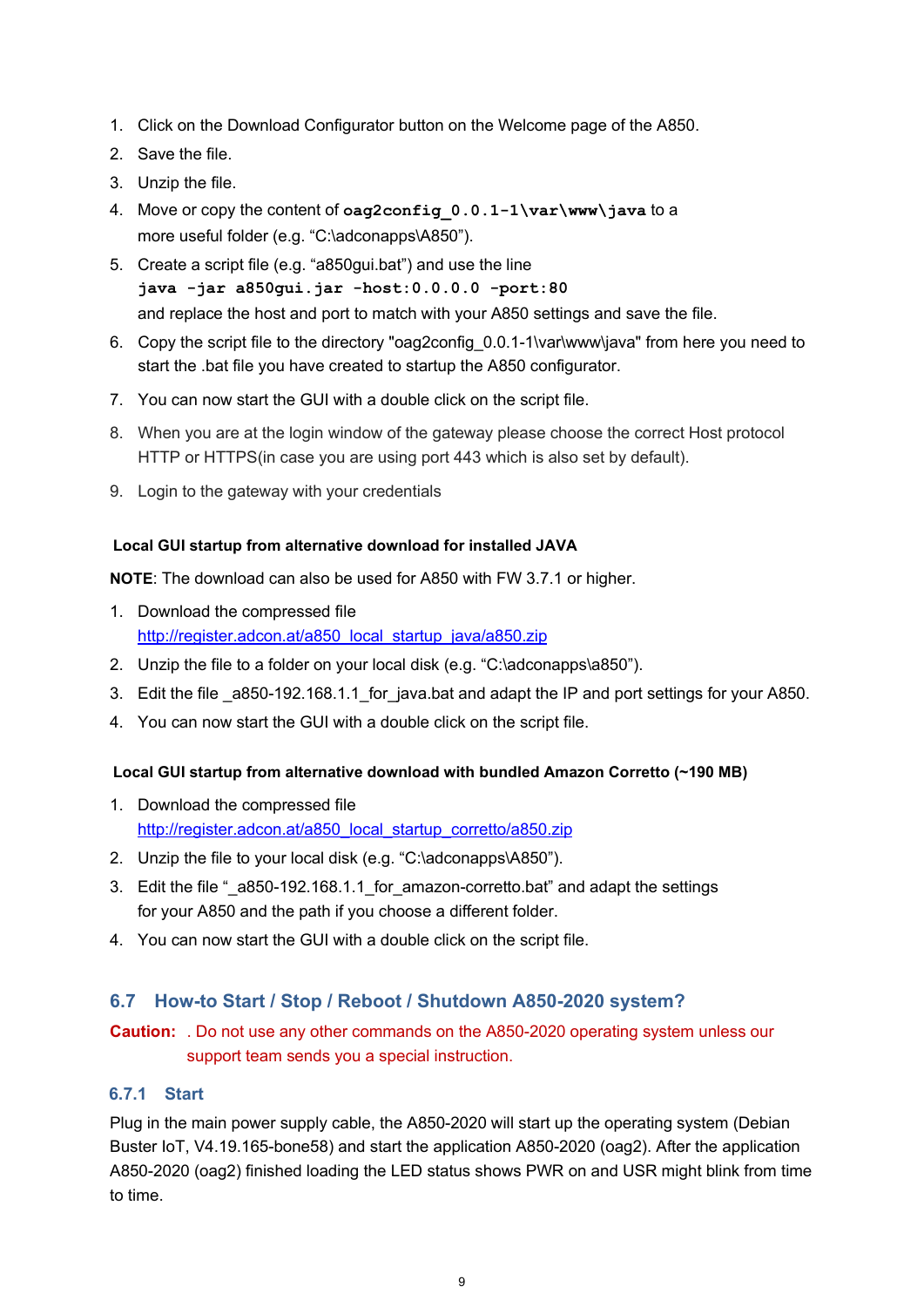# **6.7.2 Start / Stop the application A850-2020**

**NOTE**: This is only necessary for certain debug actions. The application is started automatically after the OS booted and stopped automatically if necessary, e.g. if upgrade is applied or reboot.

The application will stop, writes the collected sensor data to the local database and disable login via "addupi". You still will be able to communicate via the serial interface as well as via the SSH connection (WinSCP, CLI via SSH).

**NOTE**: Telnet is no longer supported.

The welcome page and other static pages are available but not active.

#### **Stop the application A850-2020**

- 1. Login through the serial console (115200 baud) with the OS-user "root".
- 2. Change into the operating system.
- 3. Use the command **systemctl stop oag2**

#### **Start the application A850-2020**

- 1. Login through the serial console (115200 baud) with the OS-User "root".
- 2. Change into the operating system.
- 3. Use the command **systemctl start oag2**

# **6.7.3 Reboot the A850-2020**

#### **Reboot via command line interface**

- 1. Login through the serial console (115200 baud) with the OS-User root.
- 2. Choose R for "R ... Reboot the gateway".
- 3. The A850-2020 application is logging out the user root and rebooting.
- 4. Alternative use the operating shell and use the command reboot.

#### **Reboot via button**

**NOTE**: The function of the "RESET" button has changed to a soft reboot. The system does not reset.

#### **6.7.4 Shutdown / Power Off the A850-2020**

**NOTE**: The hard shut down known from A850, remove main power and press reset button won't work anymore, the A850-2020 will restart!

In some cases, it will be necessary to completely shut down the A850-2020, e.g. to put the A850-2020 back on stock or prepare for transport.

- 1. Disconnect the main power supply cable from the A850-2020.
- 2. Login to the A850-2020 system with the User account "root".
- 3. At the main menu change into the OS.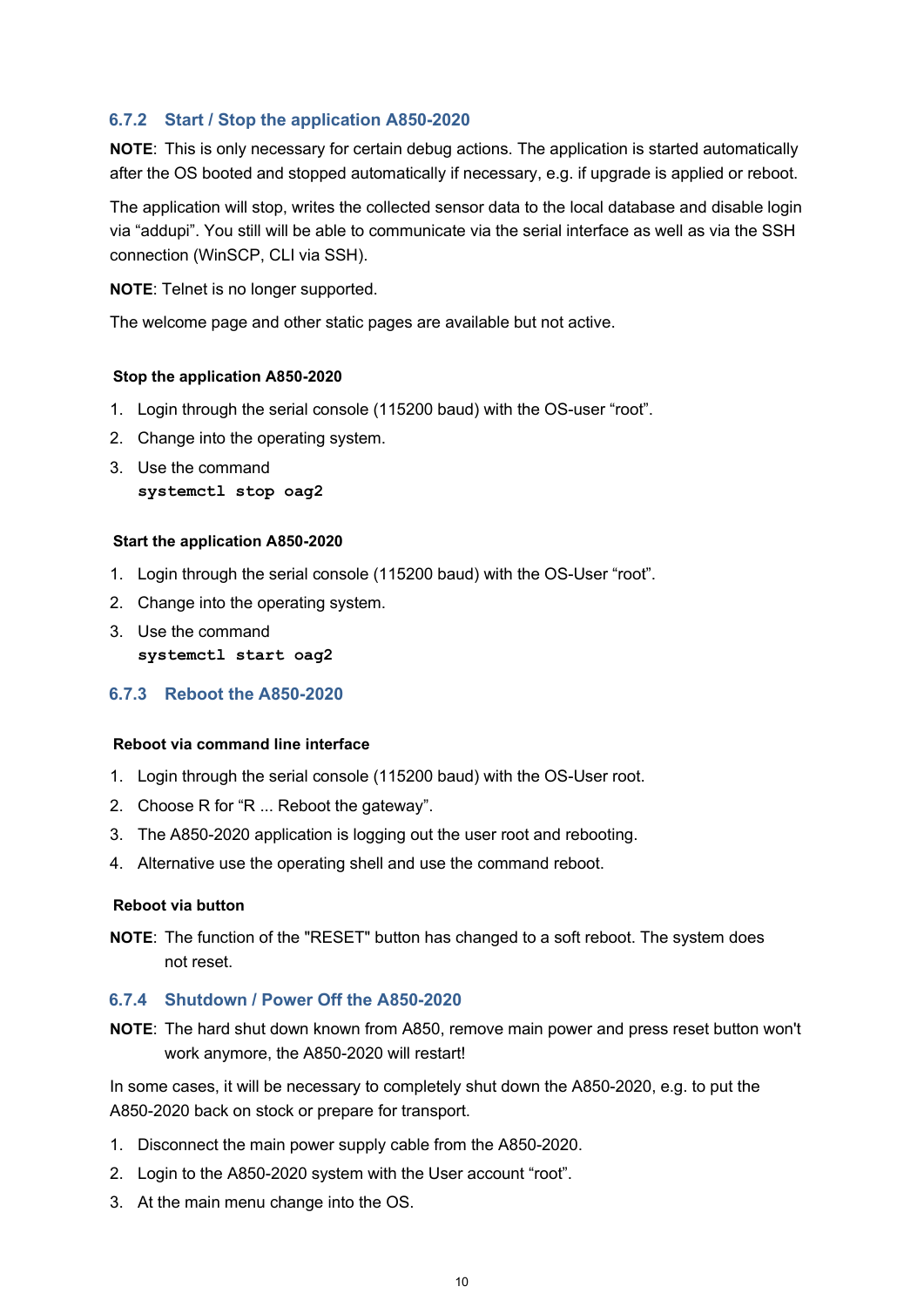#### 4. Use the command **shutdown 1**

- 5. The A850-2020 will now do a controlled stop, after 1 minute, of the application and stop.
- 6. After the A850-2020 is stopped it will switch off completely.

# <span id="page-10-0"></span>**6.8 How-to get the debug output of the A850-2020 log messages?**

**NOTE**: The output of the debug logs might be necessary for analyzing Adcon Telemetry issue or A850-2020 system issues.

To get the debug output of the log messages:

- 1. Open a terminal connection (serial console or SSH) to the A850-2020.
- 2. Login with the root account.
- 3. In the main menu change into the Operating System.
- 4. Enable the log to file function in your terminal program.
- 5. Use the command **tail /var/log/syslog -f**
- **6.** You are now able to see details about the A850-2020 application as well as system messages

**To stop the output, use CTRL+C**

**7.** To get the minimal output of the log messages use the command **tail /var/log/messages -f**

# **FAQ**

- Q: Which software can be used for the terminal session?
- A: You might use "PUTTY" or "TeraTerm", both are open source and free of charge.
- Q: Can I get only the basic information of the log output?
- A: Yes, in the main menu, choose Logging and select "T ... System log (continuous)".
- Q: Can I filter the log output?
- A: Yes, add the option **|grep {FILTER-OPTION}**, e.g. **|grep 55555** to filter for the RTU ID 55555.

# <span id="page-10-1"></span>**6.9 How-to A850-2020 interpret debug menu system log?**

#### **6.9.1 General information**

- Y ... System log (once) ............ shows the content of the log message file.
- G ... System log (continuous) ...... shows the actual log messages (to stop, use CTRL+C).
- The interpretation for both outputs of the log messages is identically.

# **6.9.2 Examples of log messages**

• Poll log output for an RTU Type S4 or 5 using XDATA

Aug 17 16:15:16 beaglebone polld: polling RTU 51751 using XDATA Aug 17 16:15:18 beaglebone polld: poll succeeded for RTU 51751 (1 packet, 293 bytes)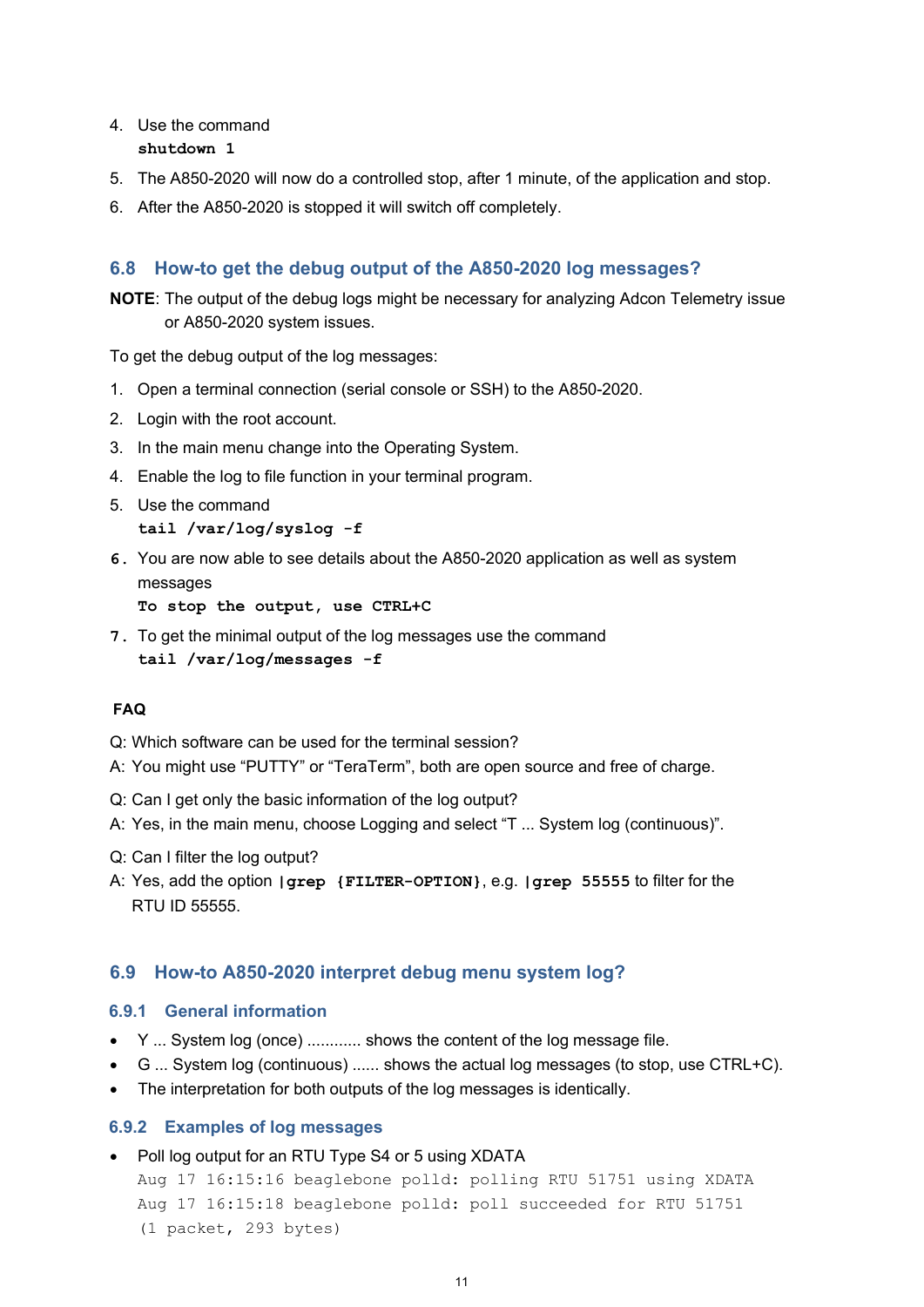The poll for the RTU with the ID 51751 was successful, 1 packet with 293 in total was transferred

#### • Poll failed for an GPRS RTU using XDATA

Aug 17 16:16:30 beaglebone polld: polling RTU 8654322 using XDATA Aug 17 16:16:45 beaglebone polld: checking delay succeeded for RTU 4000 Aug 17 16:16:57 beaglebone polld: pinging wireless modem... Aug 17 16:17:00 beaglebone polld: poll failed for RTU 8654322 (modem error): timeout (0 packets, 90 bytes) Aug 17 16:17:19 beaglebone polld: checking delay succeeded for RTU 856987

This RTU is an GPRS RTU, other log messages can happen due to the parallel poll activity on each GPRS Port and wireless connector.

# <span id="page-11-0"></span>**6.10 Special information for experts: How-to set system/hardware clock? Caution:** These hints are only for ADCON Experts for debugging actions.

#### **System clock and hardware clock**

- Show time of the hardware clock **hwclock --show**
- Sync the system clock to the hardware clock **hwclock --systohc**
- Sync the hardware clock to the system clock **hwclock --hctosys**
- **NOTE:** The system clock is not reset during a reboot. After a shutdown, the system clock is started with the time from the RTC module (hardware clock).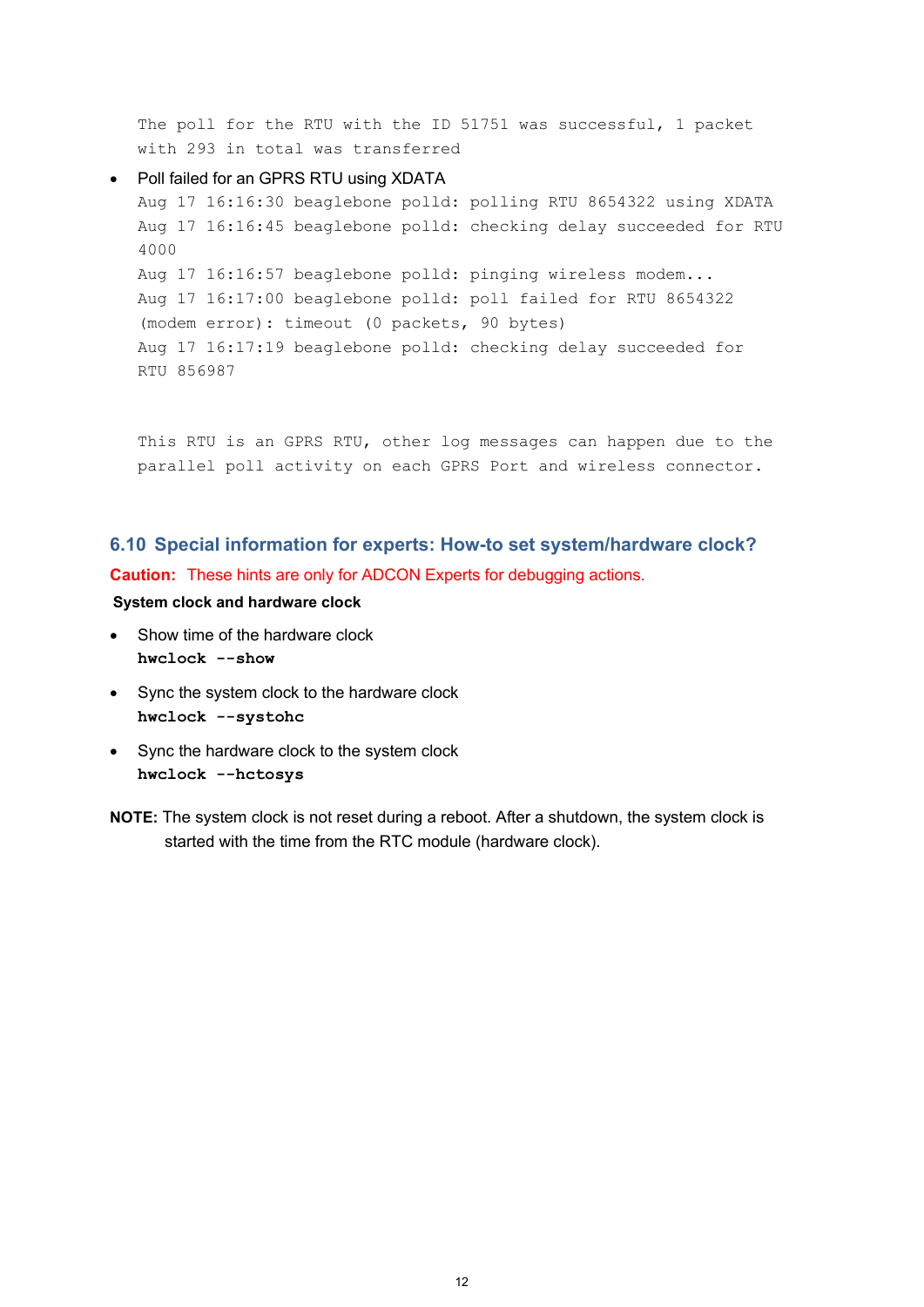# <span id="page-12-0"></span>**6.11 How-to reset the A850 to factory default, delete configuration, delete database?**

**Caution:** This procedure will delete the configuration and remove the stored data and set the A850 back to factory default configuration.

#### **6.11.1 General**

The A850-2020 default network configuration is **192.168.1.1**, startup as **DHCP Server**. SSH port is configured on **PORT 22**. HTTP port at default configuration is disabled, can be enabled via A850 Configurator. NO GPRS ports or wireless modems configured. The default root password for A850-Configuration is "root".

The default login page is available on [https://192.168.1.1](https://192.168.1.1/)

**IMPORTANT**: This will only clear the section configuration and data, the root password for the operating system will remain the same. If you forgot the root password for the operating system, contact your ADCON SUPPORT person.

#### **Information**

Before you reset the A850-2020 you might want to do a full backup.

- 1. Plug in an USB Stick
- 2. Login to the CLI via SSH or Console.
- 3. In the main menu change into M ... USB Drive. Use M to mount the USB. Use B to back up the complete content of the micro SD card to the USB drive.
- 4. After the copy is finished use U to unmount the USB drive. Done.

Alternatively use WGET for a full backup of configuration and database via the network interface.

Another option via the network interface is WinSCP, change into the directory **/mnt/sd** and copy the complete content to your local disk.

# **6.11.2 Reset the factory default**

#### **Via Command Line Interface, SSH or Console**

- 1. Login to the A850-2020.
- 2. In the main menu change into the Operating system.
- 3. Use the command **systemctl stop oag2**.
- 4. Wait for the prompt.
- 5. Change into the directory of the mounted MicroSD **mnt/sd** using the command **cd /mnt/sd**
- 6. Use the command **rm \* -r**.
- 7. Use the command **reboot** or use the command **exit** and use the menu option "Reboot".